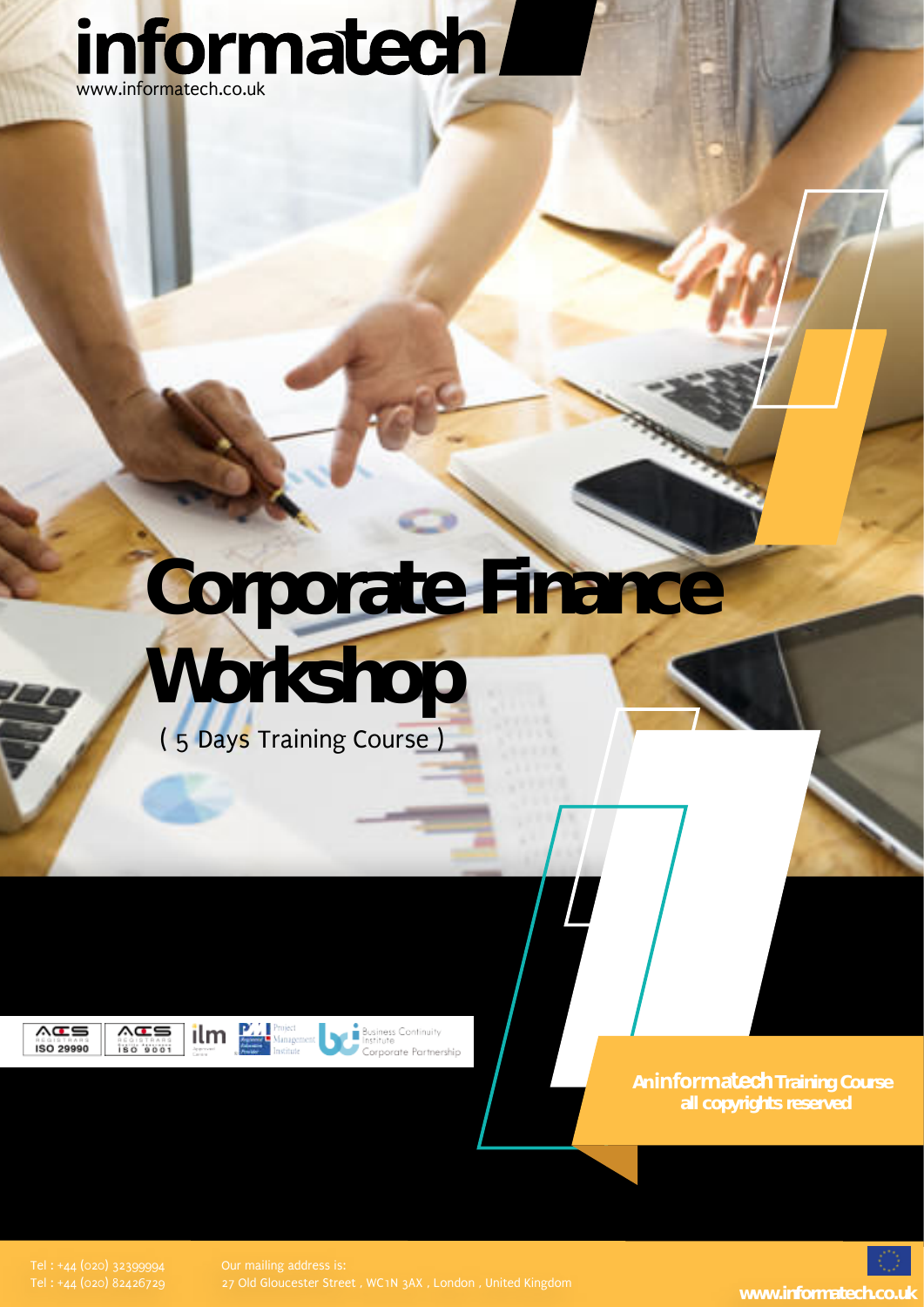## linformatech

### Why Attend

In today's turbulent business environment, successful finance professionals need to be well equipped to make increasingly complex and challenging operating, investing and financing decisions. Aggressive versus conservative financial management, overvaluation, undervaluation and raising finance are complicated, but in today's international marketplaces and constantly growing market competition, they are more challenging than ever. This corporate finance course will help you develop a strategic understanding of key financial decisions faced by organizations today.

### Course Methodology

The course uses a mix of interactive techniques, such as brief presentations by the consultant and the participants, case studies, and group exercises to apply the knowledge acquired throughout the course.

Course Objectives

By the end of the course, participants will be able to:

Recognize the three pillars of corporate finance and distinguish between the different financing resources and investment opportunities

Interpret the cash conversion cycle and predict if the organization is collecting receivables as scheduled, managing inventory properly and settling payables as per market guidelines

Compute the weighted average cost of capital, examine the optimal capital structure and relate the company's dividend policy to its capital structure

Analyze capital investment decisions by applying payback, Net Present Value (NPV), discounted payback and Internal Rate of Return (IRR)

Employ diverse techniques in valuing equities using the income approach, market approach, residual income approach and asset based approach then make relevant investing and financing decisions

Target Audience

Finance professionals, finance managers, corporate controllers, financial controllers, treasury professionals, chief accountants, accounting managers, senior accountants, banking professionals, investment professionals, research analysts and corporate business professionals.

Target Competencies

Understanding operating, investing and financing decisions Working capital management Capital investments decision making Calculating cost of capital Setting dividend policy Financial forecasting Equity valuation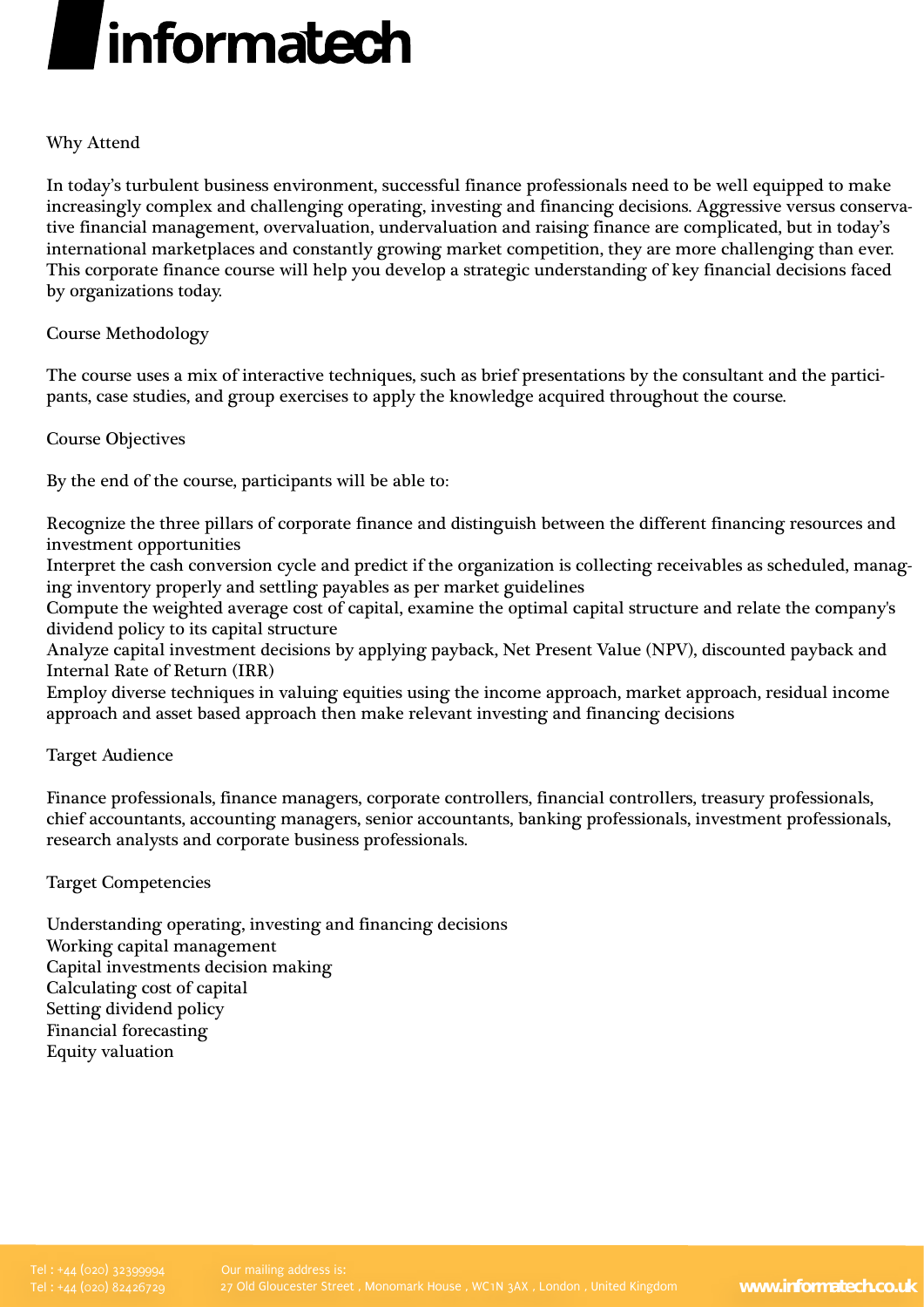# linformatech

### Course Outline

Introduction to corporate finance.

Role and scope of corporate finance Overview on operating decisions: managing current assets and current liabilities Overview on investing decisions: opportunities and their benefits Internal investments: replacement project, expansion projects, new products or markets External investments: stocks, bonds, mergers and acquisitions Overview on financing decisions: sources and their costs Internal financing: preferred and common stocks External financing: straight bonds, convertible bonds, sukuks, term loans and revolving lines of credit

Working capital and the financing decision

Deciding between liquidity versus profitability Financing current assets: deciding between certainty and profitability Working capital management styles: aggressive versus conservative The cash conversion cycle Cash management: accelerating collection and decelerating disbursements

Analyzing capital investment decisions

Know the 5 key principles in capital budgeting process Building accurate cash flows forecasts for a correct conclusion Calculating payback, NPV, discounted payback, and IRR using Excel How to choose between projects with different useful lives Capital rationing: allocating limited funds on available projects Mistakes managers make when evaluating capital projects

Cost of capital and the optimal capital structure

The capital asset pricing model as a tool to calculate required return on equity Choosing Beta: to identify project's sensitivity Applying equity risk premium: to calculate return in excess of risk free rate Calculating the correct Weighted Average Cost of Capital (WACC) for a project Modigliani-Miller regarding capital structure Calculating the optimal capital structure Why company's actual structure fluctuates around its target capital structure Factors that affect dividend policy Methods of determining dividend policy: Stable dividend policy: target dividend rate Constant dividend rate Residual dividend method Effect on stock price after dividend declaration